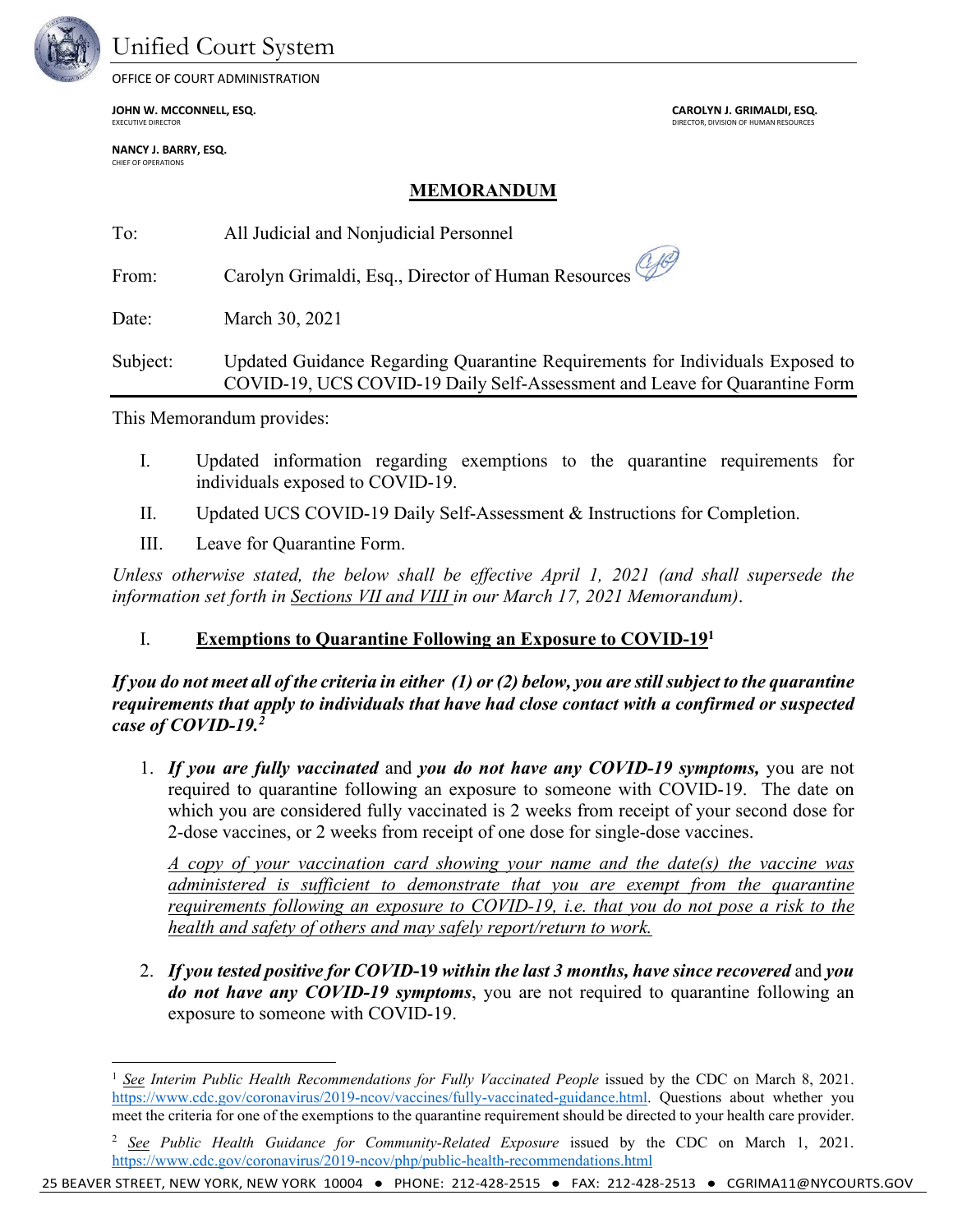*Exceptions to Quarantine Following Exposure to COVID, Updated UCS COVID-19 Daily Self-Assessment and Leave for Quarantine Form*

Page 2 of 3 March 30, 2021

*Documentation from a health care provider that either confirms you are exempt from quarantine on this basis or that you do not pose a risk to the health and safety of others will be required to confirm that you may safely report/return to work.*

The Court System uses a 14-day period solely as a measurement tool for assessing if individuals may be at risk of infection following close contact with someone that has COVID-19. However, the Court System is neither a public health authority nor a health care provider and therefore, it does not issue quarantine orders or otherwise direct employees to quarantine. Rather, consistent with our existing "Coronavirus – Courthouse Procedures" (since March 2020), whether you are required to quarantine, the specific duration of any such quarantine and/or when it is safe for you to return to work following an exposure to COVID-19 is something that must be determined by a health care provider. 3

Accordingly, if you have been in close contact with someone that has COVID-19 and you do not meet the criteria for one of the two quarantine exemptions set forth above, you should not report or return to work until you have consulted with a health care provider regarding the safety precautions you should take based upon the particular facts and circumstances of the exposure, e.g. when you were exposed, how long after the exposure you were notified, whether the person you were exposed to is/was symptomatic (and/or when they tested positive), etc.

*UCS personnel that meet the criteria for one of the two quarantine exemptions explained above are not considered to be a "COVID risk" based upon exposure to someone with COVID-19. Therefore, such personnel are not required to leave work upon notice of a COVID-19 exposure from the Court System or otherwise, or to remain home/not report to work following an exposure to COVID-19 so long as they provide proof of their quarantine exemption, as set forth in (1) or (2) above.* 

*All other UCS personnel that receive notice of a COVID-19 exposure from the Court System or otherwise, shall leave work/not report to work until such time as they provide documentation from a health care provider substantiating that they do not pose a risk to the health and safety of others to their local HR Administrator and have been authorized to return to work pursuant to same.* 

*NOTE*: Proof of a negative test following exposure to COVID-19 is not sufficient to permit you to report/return to work. Proof of a negative test (alone) is only sufficient to permit you to report/return to work where you are experiencing COVID-19 symptoms or to confirm that you've tested-out of quarantine following international travel.

#### II. **UCS COVID-19 Daily Self-Assessment**

Effective April 1, 2021, the UCS COVID-19 Daily Self-Assessment will be updated to reflect the above changes to the quarantine requirements following an exposure, the changes to the Travel Advisory set forth in the March 17<sup>th</sup> Memorandum, as well as other modifications pertinent to assessing whether your presence at work poses a (potential) risk to the health and safety of others.

Attached is a *sample* of the updated UCS COVID-19 Daily Self-Assessment & Instructions for Completion. (*See* Exhibit 1).

<sup>3</sup> *See* March 30, 2021 Memorandum from John W. McConnell and Nancy Barry Re: "Coronavirus - Updated Safety and Operational Protocols."

<sup>25</sup> BEAVER STREET, NEW YORK, NEW YORK 10004 ● PHONE: 212-428-2515 ● FAX: 212-428-2513 ● CGRIMA11@NYCOURTS.GOV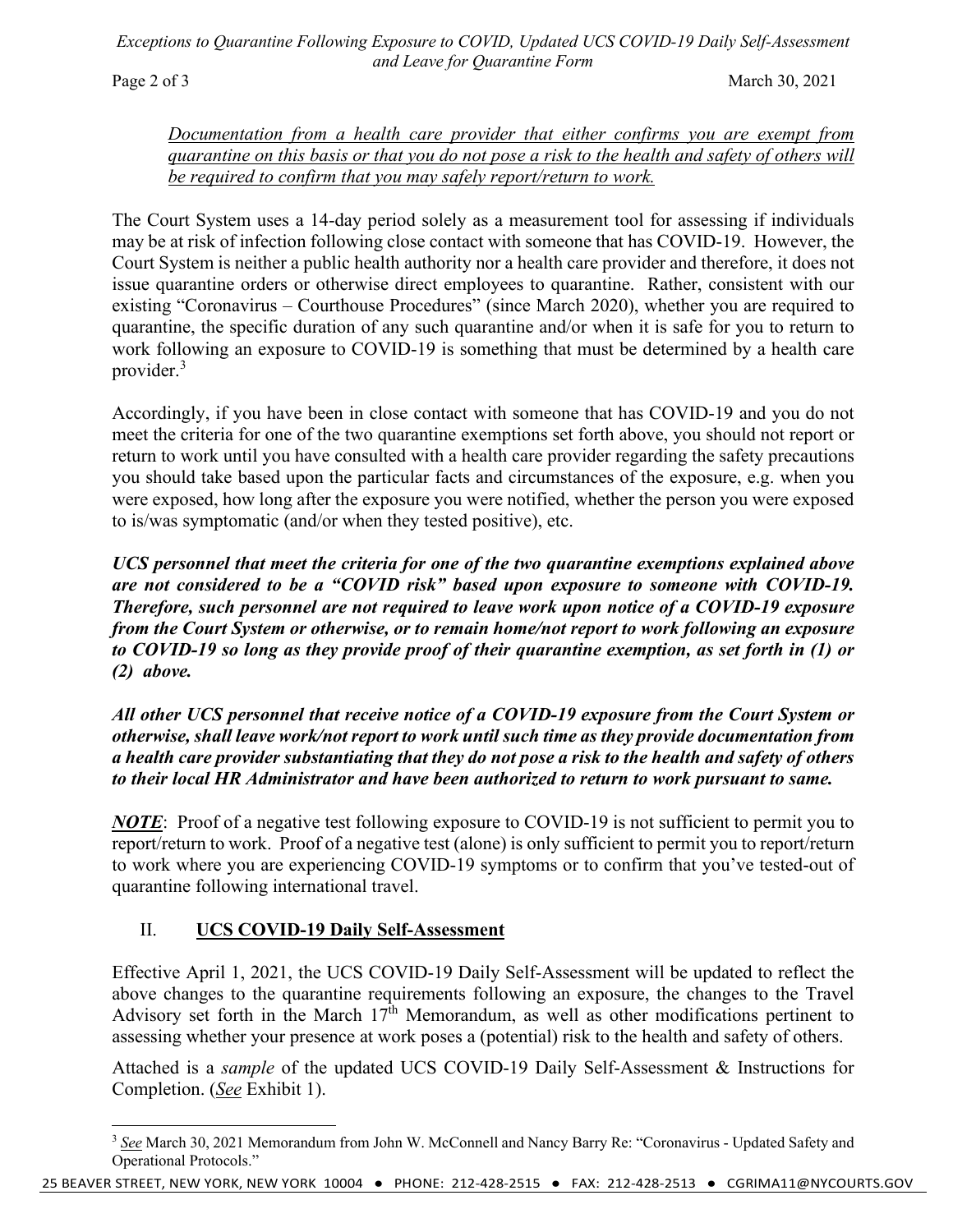*Exceptions to Quarantine Following Exposure to COVID, Updated UCS COVID-19 Daily Self-Assessment and Leave for Quarantine Form*

Page 3 of 3 March 30, 2021

#### III. **Leave for Quarantine**

The leave benefits previously available under the Families First Coronavirus Response Act ("FFCRA") expired on December 31, 2020. However, nonjudicial personnel continue to be eligible for paid leave, i.e. *Leave for Quarantine*, to cover absences attributable to the following COVID-19 qualifying events:

- (i) You are experiencing COVID-19 symptoms and seeking a diagnosis from a health care provider; or
- (ii) You are currently infected with COVID-19, i.e. have tested positive, and have been directed by a health care provider or public health official to isolate and/or quarantine to prevent infecting others; or
- (iii) You have been directed by a health care provider or public health official to quarantine and/or isolate out of concern that you may be infected with COVID-19.

Attached is a copy of the form that must be submitted to the Division of Human Resources in order to request *Leave for Quarantine*. (*See* Exhibit 2) Documentation to substantiate that absences are/were attributable to one of the above three qualifying events will be required for such leave to be approved.

*NOTE*: Nonjudicial personnel that have recovered from a previous COVID-19 infection but continue to test positive for the virus thereafter will only be eligible for *Leave for Quarantine* to cover absences attributable to such ongoing positive test results where they have been directed by a health care provider or public health official to continue isolation and/or quarantine during such period, i.e. where it has been determined that the individual continues to present a risk to the health and safety of others.

Questions regarding this leave benefit should be referred to the Division of Human Resources at:

HR-FFCRA@nycourts.gov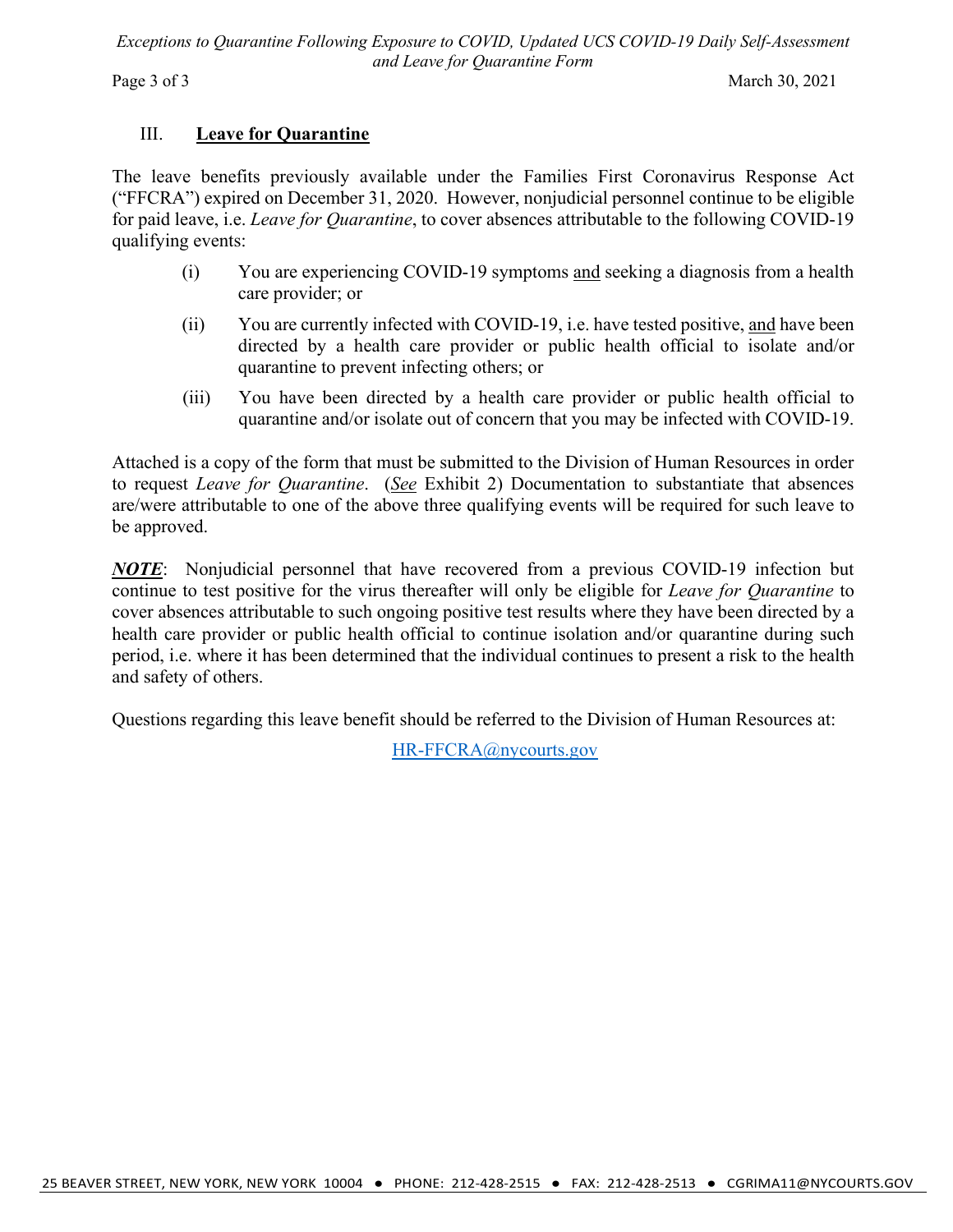# **EXHIBIT 1**

(UCS COVID-19 Daily Self-Assessment & Instructions for Completion)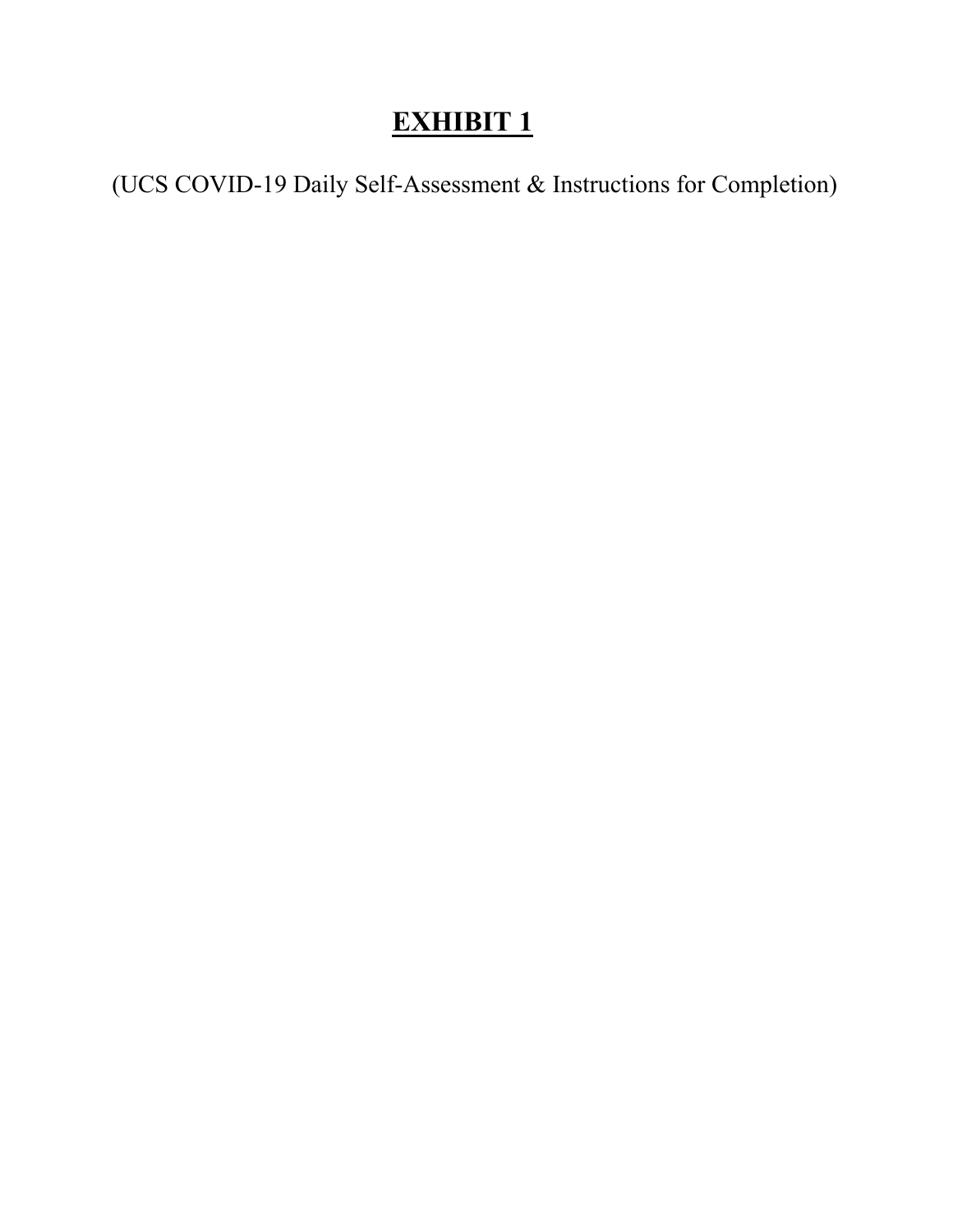#### **UCS COVID-19 DAILY SELF-ASSESSMENT**

Effective April 1, 2021

#### **Instructions for Completion**:

#### *Travel Quarantine*

Effective April 1, 2021, there is no longer a quarantine required following return from travel in any U.S. state or territory, i.e. there is no quarantine required following travel from any of the 50 states, the District of Columbia, American Samoa, Guam, Northern Mariana Islands, Puerto Rico or the U.S. Virgin Islands. Accordingly, the inquiry regarding travel now pertains only to international travel, i.e. travel to any location that is not a U.S. state or territory.<sup>1</sup> The quarantine period has also been reduced from 14 to 10-days.

- **Q**: Have you traveled outside of the U.S. (to any place other than a U.S. state or territory) in the last 10 days?
- **A**: Answer "NO" if you have traveled outside the U.S. in the last 10 days but you quarantined for 7 days upon your return and have since been approved by the Court System to return to work based upon testing-out of quarantine early.

#### *Quarantine following Close Contact to Someone who has COVID-19*

Given the exemptions to quarantine for fully vaccinated individuals and those who have recovered from a COVID-19 infection within the last 3 months, the inquiry regarding close contact with someone that has COVID-19 and whether you have tested positive in the last 14 days will be separated as follows:

- **Q**: Have you had close contact with anyone who has tested positive for COVID-19 in the last 14 days?
- **A**: Answer "NO" if you are either: (i) fully vaccinated and have no COVID-19 symptoms; **or** (ii) have recovered from a prior COVID-19 infection within the last 3 months and have no COVID-19 symptoms.

#### *OR*

Answer "NO" if you have been in close contact with COVID-19 in the last 14 days but you have since been cleared by the Court System to return to work pursuant to documentation from your health care provider that you are not a risk to the health and/or safety of others.

- **Q**: Have you tested positive for COVID-19 in the last 14 days?
- **A**: Answer "NO" if you have tested positive for COVID-19 in the last 14 days but have since been cleared by the Court System to return to work pursuant to documentation from your health care provider that you are not a risk to the health and/or safety of others.

<sup>1</sup> Note, however, that UCS personnel residing in Canada may cross the Canadian/U.S. border (by land) for the sole purpose of reporting to work/returning home without being subject to a quarantine. Accordingly, UCS personnel whose travel outside the U.S. meets these criteria are not considered to be a "COVID risk" and therefore, should answer "NO" to the question: "Have you traveled outside of the U.S. (to any place other than a U.S. state or territory) in the last 10 days?"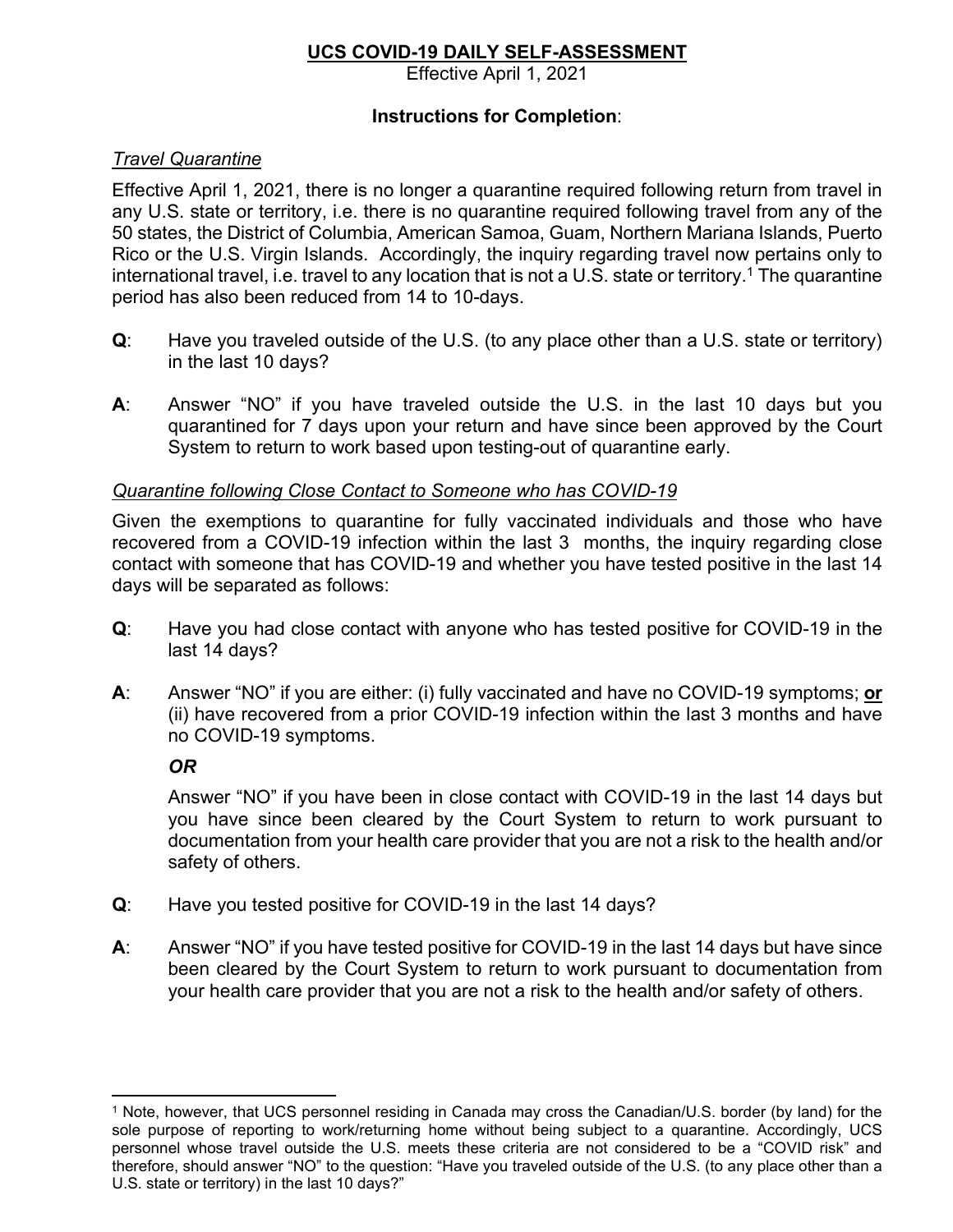## **UCS COVID-19 DAILY SELF-ASSESSMENT**

#### **IF YOU HAVE QUESTIONS ABOUT COMPLETING THIS SELF-ASSESSMENT, CONTACT YOUR HR ADMINISTRATOR**



- (1) Outside of the U.S. means: to any other location besides one of the 50 U.S. states, the District of Columbia, American Samoa, Guam, Northern Mariana Islands, Puerto Rico or the U.S. Virgin Islands.
- (2) "Close contact" is defined by the CDC as being within 6 feet of an infected person for at least 15 minutes starting from 2 days before that person first exhibited COVID-19 symptoms (or, for asymptomatic individuals, 2 days prior to being tested for COVID-19).

https://www.cdc.gov/coronavirus/2019-ncov/php/contact-tracing/contact-tracing-plan/appendix.html#contact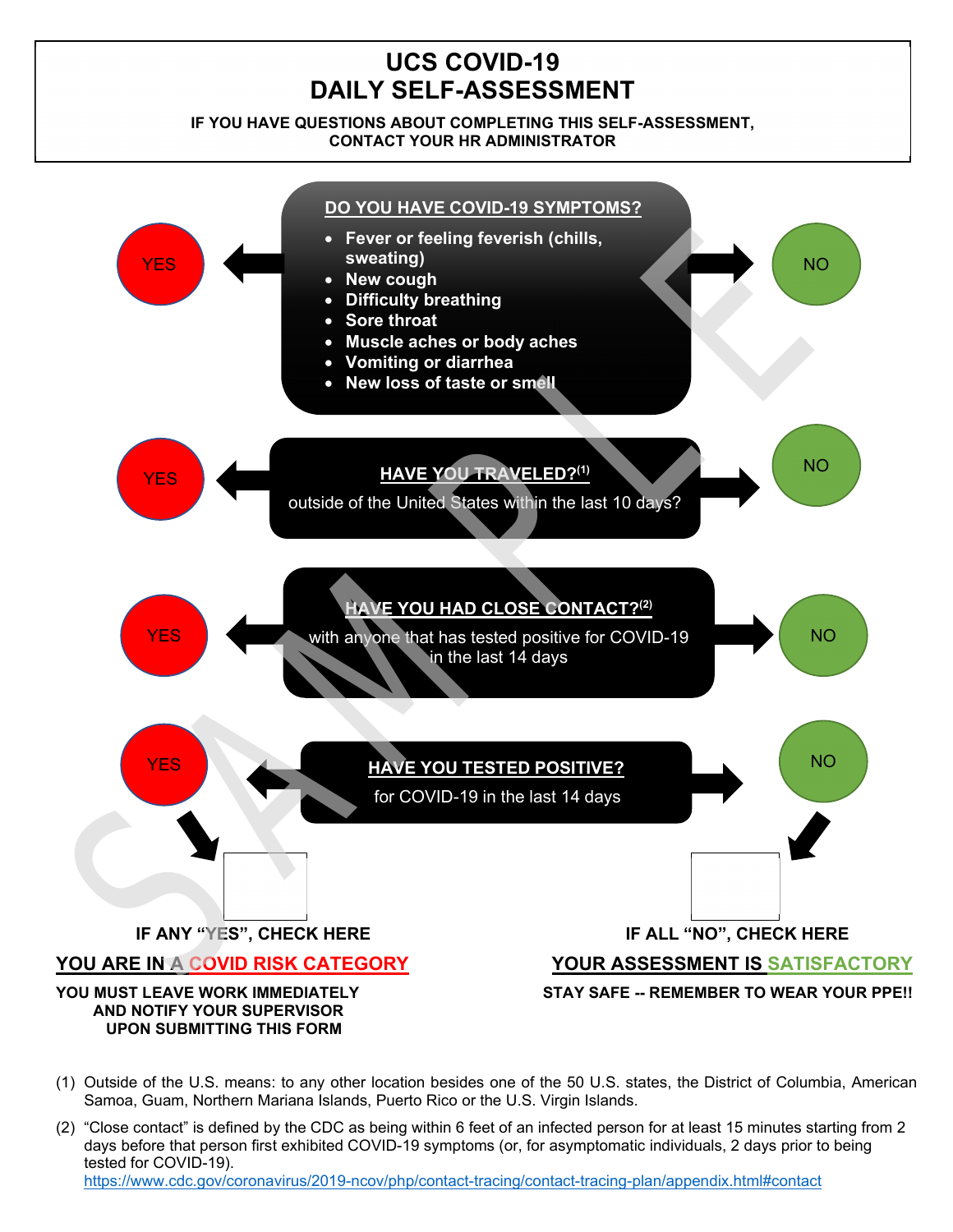# **EXHIBIT 2**

(Leave for Quarantine Form)